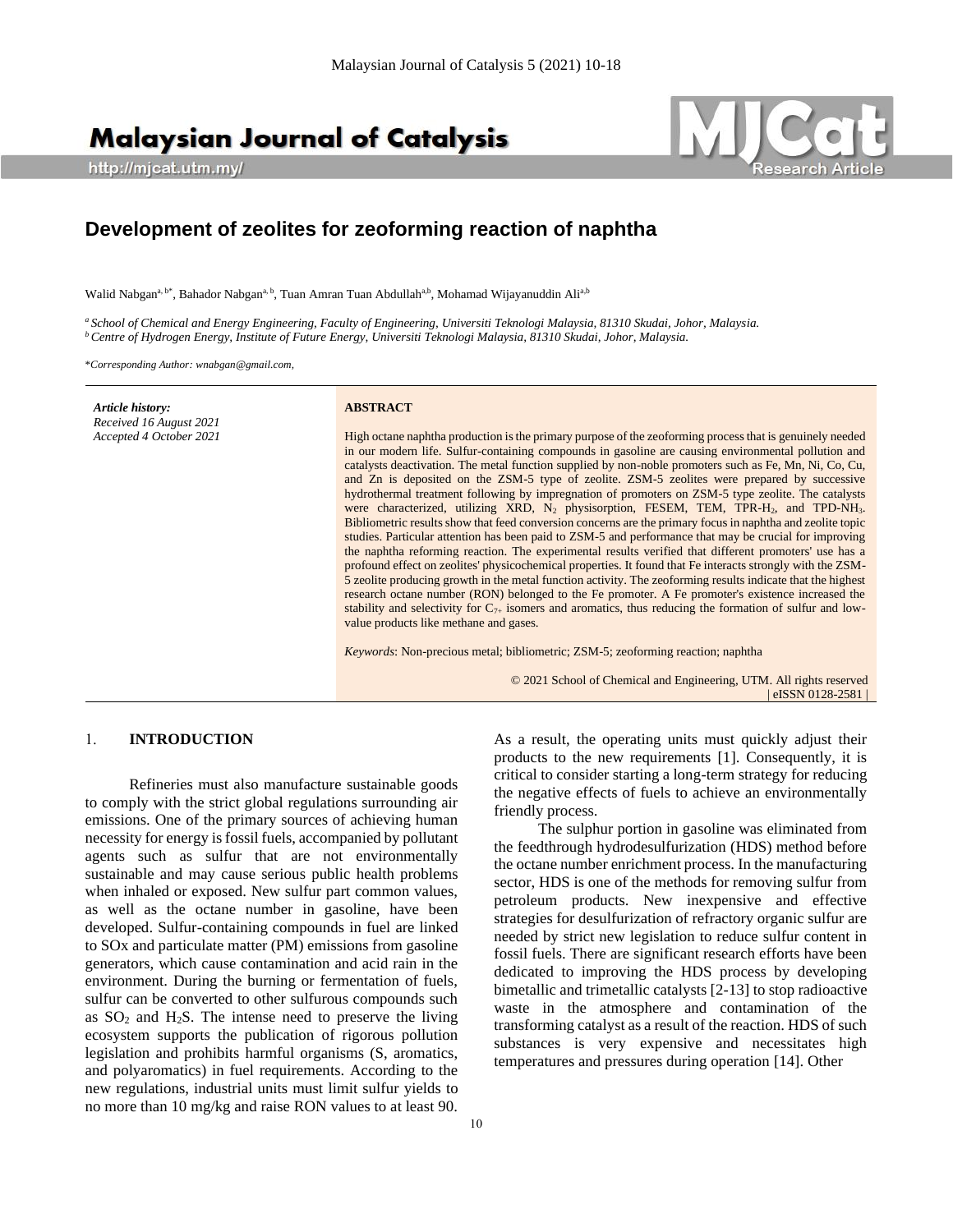scientists employed zeolite to strip sulfur from naphtha as a catalyst. For instance, Sharifi et al. [1] produced the W/HZSM-5 catalyst for octane improvement and desulfurization at the same time. They discovered that the catalyst with a  $SiO_2/Al_2O_3$  ratio of 60:1 had the most excellent output in the corresponding octane improvement phase. Sulfur compounds were reduced by 67.5 percent, and octane increased by 90 percent. Sulfur components in naphtha, on the other side, prove to be a cause of catalyst deactivation and high-octane fuel output concerns. Nonnoble metals, such as Ni, Fe, Mn, Co, Cu, Zn, have been deposited onto W-HZSM-5 as a conventional metal in HDS industrial catalysts [15]. According to some studies, the ZSM-5 catalyst is highly effective at aromatizing and upgrading gasoline [1, 16-19]. As a result, the benefits of zeolite as a catalyst for the zeoforming phase with non-noble metals are its environmental friendliness and sulfur activity. According to these studies, the collaboration between acid zeolite catalysts like ZSM-5 and non-precious metals as promoters could significantly increase the sequential desulfurization-aromatization process performance.

In this context, it is clear that there is no consensus in the literature on the zeoforming process. This process is crucial for adequately planning future research designs but is currently unavailable. In our previous research [20], we sincerely reviewed hydrodesulfurization, catalysts used for the naphtha reforming process, and how the zeoforming process would decrease the sulfur component without using the conventional hydrodesulfurization process. There is no paper has been published on promoters' impact on the catalytic behavior of the zeoforming reaction, as far as we know. Thus, this study aims to systematically examine reports of "naphtha" and "zeolite" and the primary trend and focus of research from 1970 to 2021, containing journals, research topics, widely quoted articles, and often used keywords; and to determine the effect of non-noble metal promoters on the properties of the acid and metal functions of ZSM-5 type zeolite for zeoforming reaction. The zeolites synthesized in this study have been characterized through XRD, N<sup>2</sup> physisorption, FESEM, TEM, TPR-H2, and TPD-NH<sup>3</sup> analysis. The catalysts' catalytic behavior has been explained accordingly, and the proposed reaction mechanism of the zeoforming process was drawn.

## **2. EXPERIMENTS**

It started with a bibliographical quest in the WOS directory of periodicals. A few keywords were used to conduct this research, and these keywords were incorporated into the WOS search engines by following the form of the Boolean "AND". The program EndNotes X 5TM was used to index these archives, and the raw research was kept there. Accordingly, bibliometrics was carried out using the mathematical study of publication peaks and keyword networking. The experimental study was carried out in line with the pattern in experiments and study void found.

#### 2.1 Catalyst preparation

The synthesis of ZSM-5 zeolite was performed from a sol-gel intermediate with the chemical compositions of Al<sub>2</sub>O<sub>3</sub>: 120 SiO<sub>2</sub>: 3 TPAOH:6 TPABr: 1.5 Na<sub>2</sub>O: 1000 H<sub>2</sub>O in the following order and using a hydrothermal treatment which also described elsewhere [21, 22]. Initially, NaOH pellets and aluminum isopropylate were melted in distilled water (solution I), supplemented by distilled water with a measured amount of TPAOH and TPABr (solution II), and finally, distilled water with a source of silica (solution III). To achieve homogeneity, each solution was stirred for 4 hours. Then, the solutions (I) and (II) were added drop-wise to the solution (III) under dynamic mixing. The resulting mixture was blended for 12-16 h at room temperature to ensure homogeneity. The synthesized gel was transferred into a stainless-steel autoclave hydrothermal reactor with PTFE lining (200 mL) and maintained at an appropriate temperature of 150  $\degree$ C for 48 h. The solid stock was purified and washed with deionized water until the washing water's pH hit 6, then dried for 24 hours at  $110^{\circ}$ C. The outcome was calcined for 5 h at  $600^{\circ}$ C. Using the impregnation technique, the promoters/ZSM-5 catalysts (all elements from Aldrich) were developed. The impregnation process has the benefit of producing a large concentration of active substances on the catalyst surface. [23, 24]. To prepare the catalysts, 1 wt.% non-noble promoters such as Fe, Ni, Co, Cu, Zn, and Mn with 99 wt.% of ZSM-5 were mixed in 200 mL deionized water. The mixture was heated to 90 °C and mixed with a hot plate until it thickened into a viscous paste. The paste was cured overnight in an oven at 110 °C. The catalyst was then calcined at 600°C overnight in a furnace before being cooled to room temperature. The mixture was heated to 90 °C and mixed with a magnetic stirrer until it became an extremely viscous paste. The paste was cured overnight in an oven at 110 °C. The catalyst was then calcined at 600 °C overnight in a furnace before being cooled to room temperature. Prepared ZSM-5 samples are shown in [Figure](#page-1-0)  [1](#page-1-0) and were named Fe/ZSM-5, Ni/ZSM-5, Co/ZSM-5, Cu/ZSM-5, Zn/ZSM-5, and Mn/ZSM-5. Samples were grinded and fermented on 2 phases of 35 and 34 mesh before the experiment reaction test to achieve particles with a scale of 1.0 mm to 1.4 mm.



Figure 1 Prepared ZSM-5 samples with different promoters

<span id="page-1-0"></span>2.2 Catalyst characterization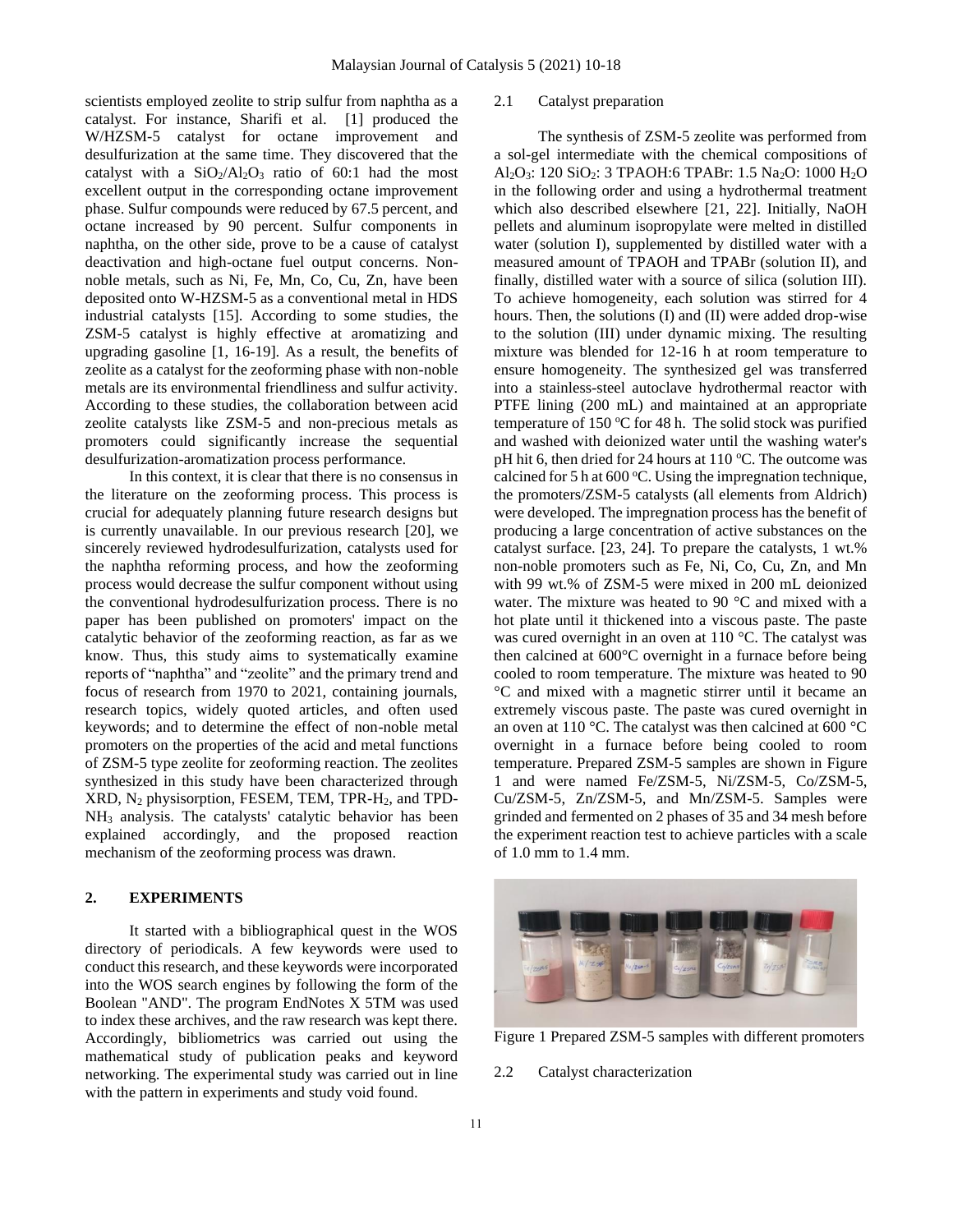The X-ray diffraction (XRD) of the samples was carried out on an X-ray diffractometer by Ni filtered Cu K α radiation with a scanning angle (2 $\theta$ ) of 5 to 80<sup>o</sup> with a step size of 0.02° and a step time of 49 s. Furthermore, the Brunauer–Emmett–Teller (BET) procedure was extended to the isotherms of  $N_2$  adsorption to measure reduced catalyst entire surface region, estimated at liquid nitrogen temperature on a Beckman Coulter SA3100TM apparatus at  $200$  °C for 2 h on outgassed samples. A JEM-ARM200F microscope was used for transmission electron microscopy (TEM). The acidity of the formulated catalysts was calculated using a Micromeritics Chemisorb 2720 chemisorption analyzer. To determine the total acidity of catalysts, 35 mg of the sample was kept at 600  $\degree$ C for 60 minutes under a 30 mL/min argon flow rate, then cooled to 25  $\degree$ C and held under a 20 mL/min helium flow rate for 30 minutes. The catalyst was saturated with  $NH<sub>3</sub>$  for 30 minutes at a rate of 20 mL/min in argon containing 5% (vol.) NH3.

#### 2.3 Zeoforming reaction

There have been many approaches for designing the reactor and processes comparable to other catalytic materials production. We previously demonstrated that fluid bed reactors could accommodate massive feed and catalyst volumes in a previous study [20]. On the other hand, fixed bed reactors were extensively used in earlier tests of the catalytic reforming mechanism with strong catalysts. The fixed bed reactor is the most popular method for studying gas-phase reactants with a strong catalyst to synthesize large quantities of appropriate chemicals and intermediates [25, 26]. Fixed-bed reactors have been primarily used for the disposal of radioactive and hazardous compounds in recent years, in addition to the synthesis of valuable chemicals [25]. The experimental setup for the zeoforming process is depicted i[n Figure 2.](#page-2-0) A total of 0.1 g of catalyst was included in the activity samples. The catalyst bed was installed in a 0.5-inch OD quartz tubular reactor with a coaxially focused thermocouple. Before the reaction, the catalyst bed was flooded with nitrogen at 300 °C, then reduced in situ for 1 hour at 600 °C with 30 mL/min pure hydrogen. As n-heptane is a significant component in naphtha, it was chosen as a typical feed for this set of experiments to give a realistic picture of the industrial reforming process [27]. Until combining with carrier  $N_2$ , N-heptane was fed separately into the pre-heater using an HPLC pump (Bio-RadTM, Series 1350) at 0.1 mL/min. At a temperature of 400  $^{\circ}$ C and a pressure of 10 bar, the reduced materials were checked for n-heptane. The reaction last for an hour and stability test last for 24 continues hours for the optimum catalyst. The reaction products were studied using a GC with TCD (Agilent 6890N) and a Carboxen Plot 1010 capillary column (Fused silica, 30 m x 0.53 mm) attached in sequence argon as the carrier gas. Meanwhile, a GC-FID with a Petrocol-DH column (100 m 0.25 mm ID) and a flame ionisation detector are used to test the liquid product. By utilizing specific solutions and the table included with the panel, the peaks in

the chromatograms received from the GC were established. In each catalytic experiment, the study octane number (RON) for the finished product was determined as:

$$
RON = \sum_{i=1}^{K} y_iRON_i
$$

where RONi represents the analysis octane amount of each pure ingredient i in the end product, and y<sup>i</sup> represents the mole fraction of particle i [28, 29].



<span id="page-2-0"></span>Figure 2 A fixed bed reactor system utilized in this research

#### **3. RESULTS AND DISCUSSION**

#### 3.1 Catalysts characterization

Various methods were used to classify the synthesized zeolites. XRD analysis was used to analyze the composition of zeolites. Figure 5 displays the zeolites' XRD trends in the 2-theta radiation angle range and the  $5-80^\circ$ angle range after calcination. The index peaks for this sample in 2-theta are 7.78, 8.68, 23.09, 23.49, 23.77, and 24.29, which were detected in all catalysts ZSM-5 zeolite development before and after promoter processing, according to JCPDS results with reference code 00-037- 0359 for ZSM-5 Zeolite. The XRD patterns of ZSM-5 and HZSM-5 showed peaks at  $7-30^{\circ}$  and  $22.5-24^{\circ}$ , representing the crystal plane of orthorhombic and monoclinic phase structure, respectively. The sharpness of the peaks shows the crystalline nature of the silicone samples. The findings indicate that during the impregnation phase, the promoters' crystallinity did not alter dramatically in the crystalline structure, mechanism change, or harm to the catalysts. The absence of any peaks linked to metal species means that the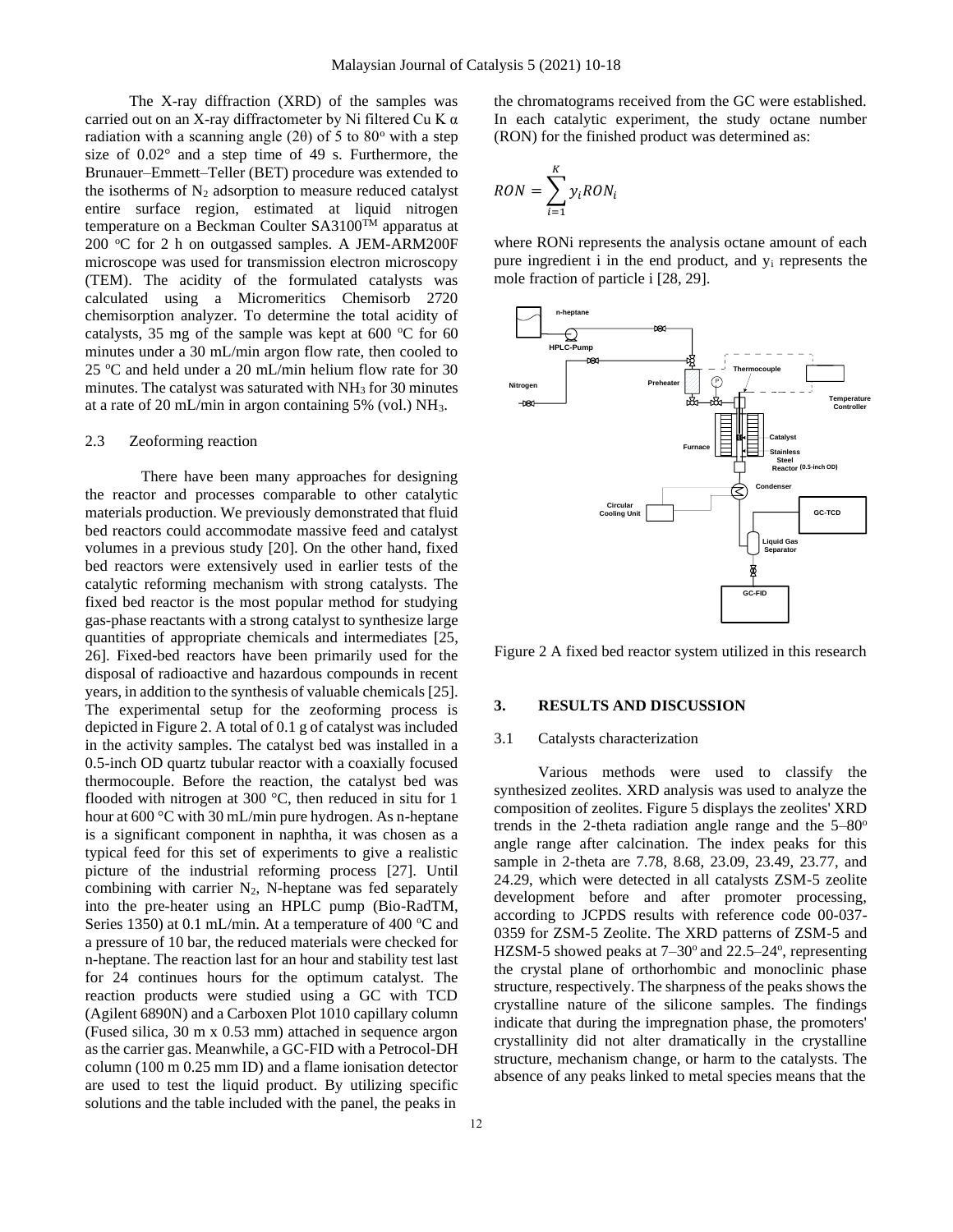promoter is distributed uniformly in the catalyst system [30, 31].



Figure 3 XRD pattern of zeolites

The Brunauer-Emmett-Teller (BET) method was employed to analyze all catalysts' textural properties, including surface area  $(S<sub>BET</sub>)$ , pore depth, and pore diameter. Table 2 displays the SBET surface area and total acidity (measured by TPR-NH3) of ZSM-5, Fe/ZSM-5, Ni/ZSM-5, Co/ZSM-5, Cu/ZSM-5, Zn/ZSM-5, and Mn/ZSM-5 zeolites. Among the zeolites, the Zn/ZSM-5 exhibited a higher surface area, followed by Mn/ZSM-5. Nevertheless, in Fe/ZSM-5, the strong acidity needed for the isomerization reaction is high. The SBET was reduced from 413 to 284 m<sup>2</sup> /g after loading 1wt% Fe on ZSM-5 due to heavy Fe contact with ZSM-5, suggesting that Fe was mainly deposited on the exterior surfaces could have prevented some of ZSM-5's micropores [32]. The  $S<sub>BET</sub>$  reduced when 1 wt% Co, Ni, and Cu were introduced, but not as significant as when 1 wt% Fe was added. The drop in surface area of supported catalysts as compared to unpromoted catalysts may be attributed to the fact that certain metals, such as Fe, may increase the agglomeration of certain zeolite species, causing a drop in surface area [33].

Table 1 BET surface area, pore-volume, average pore diameter and acidity data of catalysts

| <b>Zeolites</b> | S <sub>BET</sub> | $\widetilde{(\mbox{m}^2/\mbox{g})}$ V <sub>p</sub> (cm <sup>3</sup> /g) | $D_{\rm p}$ (nm) | <b>Acidity</b><br>(m.mol<br>NH <sub>3</sub> /g) |
|-----------------|------------------|-------------------------------------------------------------------------|------------------|-------------------------------------------------|
| $ZSM-5$         | 413              | 0.38                                                                    | 3.68             | 0.37                                            |
| $Co/ZSM-5$      | 308              | 0.45                                                                    | 5.84             | 0.42                                            |
| $Ni/ZSM-5$      | 305              | 0.54                                                                    | 7.08             | 0.39                                            |
| Fe/ZSM-5        | 284              | 0.48                                                                    | 6.76             | 0.53                                            |
| $Cu/ZSM-5$      | 301              | 0.26                                                                    | 3.46             | 0.45                                            |
| $Zn/ZSM-6$      | 378              | 0.44                                                                    | 4.66             | 0.41                                            |
| $Mn/ZSM-8$      | 326              | 0.37                                                                    | 4.54             | 0.43                                            |

According to Gorzin et al. [31], the decreased surface area of promoted catalysts may be due to micropore damage or pore blockage. This result approves that partial structural damage may occur during the parent catalyst's impregnation; for example, the promoted samples lost some crystallinity, and the catalysts' crystal and particle sizes grew larger. The Zn/ZSM-5 catalyst behaved badly in terms of acidity, but it has a greater surface area than other promoted catalysts. As a result, it'll be important to see how low-acidity porosity affects the isomerization reaction.

FESEM imaging performed to investigate the morphology of catalysts in it is presented in [Figure 4.](#page-3-0) FESEM micrographs of the catalysts show relatively uniform spherical aggregation. The pictures show that the support was an irregular particle and was made of porous sphere particles ranged from 16–38 nm. The promoted and pure ZSM-5 catalysts had identical surface morphologies and particle size distributions, suggesting no major morphology shift or structural disruption attributable to impregnation, which mirrored the XRD findings.



Figure 4 FESEM images of catalysts

<span id="page-3-0"></span>The dispersion of metal in the zeolite support and promoters' impact on delivery were investigated using TEM on pure zeolite and the same catalysts. Results are shown in [Figure .](#page-4-0) The products' high porosity is visible in the TEM, and these nano-sized characteristics are more readily noticed. ZSM-5 zeolites appeared to be hexagonal or spherical crystals with 1–5 m diameters and smooth surfaces, common in the ZSM-5 style [34-36]. The incorporation/deposition of the promoter molecules, depicted as dark-grey regions (10–30 nm), could be seen in the impregnated catalysts. In the impregnated samples, the incorporation/deposition of promoter particles may be seen as dark grey regions (10–30 nm). The TEM photos showed pale spots on mesoporous substrates' surfaces, which were traced to non-precious metal nanoparticles. On the other side, the metal nanoparticles were scattered in the help in a somewhat uneven fashion. As seen in the graphs, certain zeolite areas were heavily packed with metal particles, whilst others had just a few metal particles. The catalysts that have been promoted, as seen in TEM images of Fe/ZSM-5, Cu/ZSM-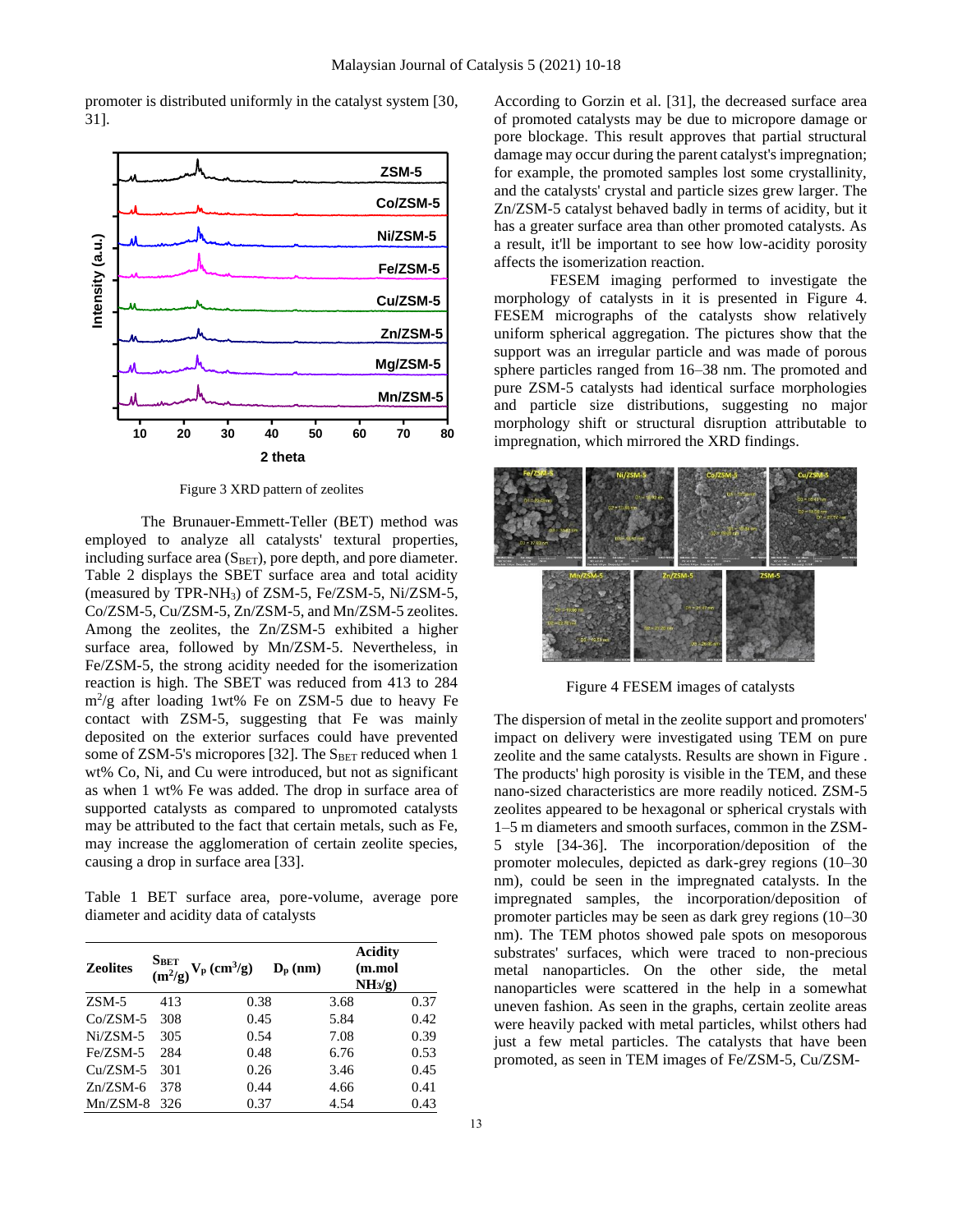5, and Mn/ZSM-5 a relatively better metal dispersion was observed.



Figure 5 TEM images of zeolites

<span id="page-4-0"></span>The reducibility of metals promoted ZSM-5 catalysts was investigated using  $H_2$ –TPR experiments. In Figure, the TPR curves for Fe/ZSM-5, Ni/ZSM-5, Co/ZSM-5, and Cu/ZSM-5 catalysts are displayed. The catalysts' TPR curves vary, suggesting an incompatible relationship between active phases [23, 24, 36, 37] and the difference in reducibility of the metal oxides in the zeolite.

In the temperature range tested, the  $H_2$ -TPR of pure ZSM-5 did not indicate hydrogen usage [38]. The prominent reduction peak at 462 °C corresponds to the Fe metal phase reduction. Ni and Co promoters' addition to ZSM-5 zeolite moved the  $H_2$ -TPR peaks to higher reduction temperatures, with the H2-TPR peak at 416 and 731 °C, respectively. That may be due to a more significant proportion of Ni and Co ions in the Ni and Co samples being completely depleted. With the Zn promoter in the ZSM-5, no major TPR peaks were observed. It was previously stated that the TPR profiles of zinc oxides are close to those of zinc-free iron oxides [39].



Figure 6 H2-TPR profiles of the catalysts

#### <span id="page-4-1"></span>3.2 Zeoforming reaction

The bifunctional catalysts, which consist of an acid function of ZSM-5 type zeolite and non-noble Fe, Mn, Ni, Co, Cu, and Zn metals function used for zeoforming

reaction. The acidity of catalysts-controlled cyclization and isomerization reactions, while the metal function controlled the dehydrogenation and hydrogenation reactions. To achieve the best catalytic activity in zeoforming reactions, an appropriate equilibrium between such functions is essential. As shown in Table 3, the n-heptane conversion and catalytic activity of zeoforming have matched the acidity and surface area of catalysts. The catalyst's operation was assessed by converting n-heptane in a constant flow, a highpressure micro-reactor system under reaction conditions of 400  $\degree$ C and 10 bar pressures. The data from sulfur and nheptane conversion and isomerization, octane number improvement, and the isomer composition were used to analyze the catalyst's activity. Sulfur was mixed as dimethyl disulfide (DMDS) at 1 wt% with n-heptane in the feed. The table shows that the increased yield from 12.22 wt.% (for pure ZSM-5) to 67.6 wt.% for the isomer when the Fe promoter impregnated.

Conversely, the cracked paraffin amount  $(C_1-C_6)$ decreased when the promoters applied for ZSM-5 zeolite. The product obtained for Fe/ZSM-5 catalyst appears to be reasonable for octane number enhancing (from 13 to 48.8) and zeoforming reaction. This reaction which increases 35.8 units in RON, could be used for blending of gasoline purpose. The Fe/ZSM-5 catalyst achieved the

highest n-heptane conversion and sulfur portion, according to the results. The Fe/ZSM-5 catalyst's high activity is due to the addition of metal, which increases the acidity of the catalyst. It is also proved by previous studies, which revealed that the conversion of reactants is mainly determined by the acidity of the catalyst [40, 41].

 There are few sequential reaction steps such as dehydrogenation (step 1), isomerization (step 2), and hydrogenation (step 3) for the isomerization reaction might involve. Reaction pressure could influence dehydrogenation and hydrogenation because these two reactions include various numbers of reactants to products. On this occasion, the low pressure enables the dehydrogenation reaction, and the high pressure allows the hydrogenation one. An intense observation of data given predicts that the reaction pressure slightly increased isoparaffin yields and the conversion. That may be attributed to the more successful conversion of isoheptane olefin to hydrogenation in the third stage of the reaction relative to cracking. High n-heptane conversion (82.5 wt.%) and isoparaffin yield (73.05 wt.%) and 51.3 units for octane number were obtained at 20 bar; this is because the desorption and diffusion of molecules are more complex in high pressure.

The refining of hydrocarbons is followed by the deposition of carbonaceous deposits on the catalyst surface, a mechanism known as coking, which is the most common cause of catalyst deactivation. Deactivation happens in most catalytic processes and is affected by a combination of factors such as catalyst active site reactivity to foreign molecules such as sulfur and nitrogen compounds, alteration of reaction parameters, sintering (decrease in metallic, active surface area), and heavy metal deposition, which is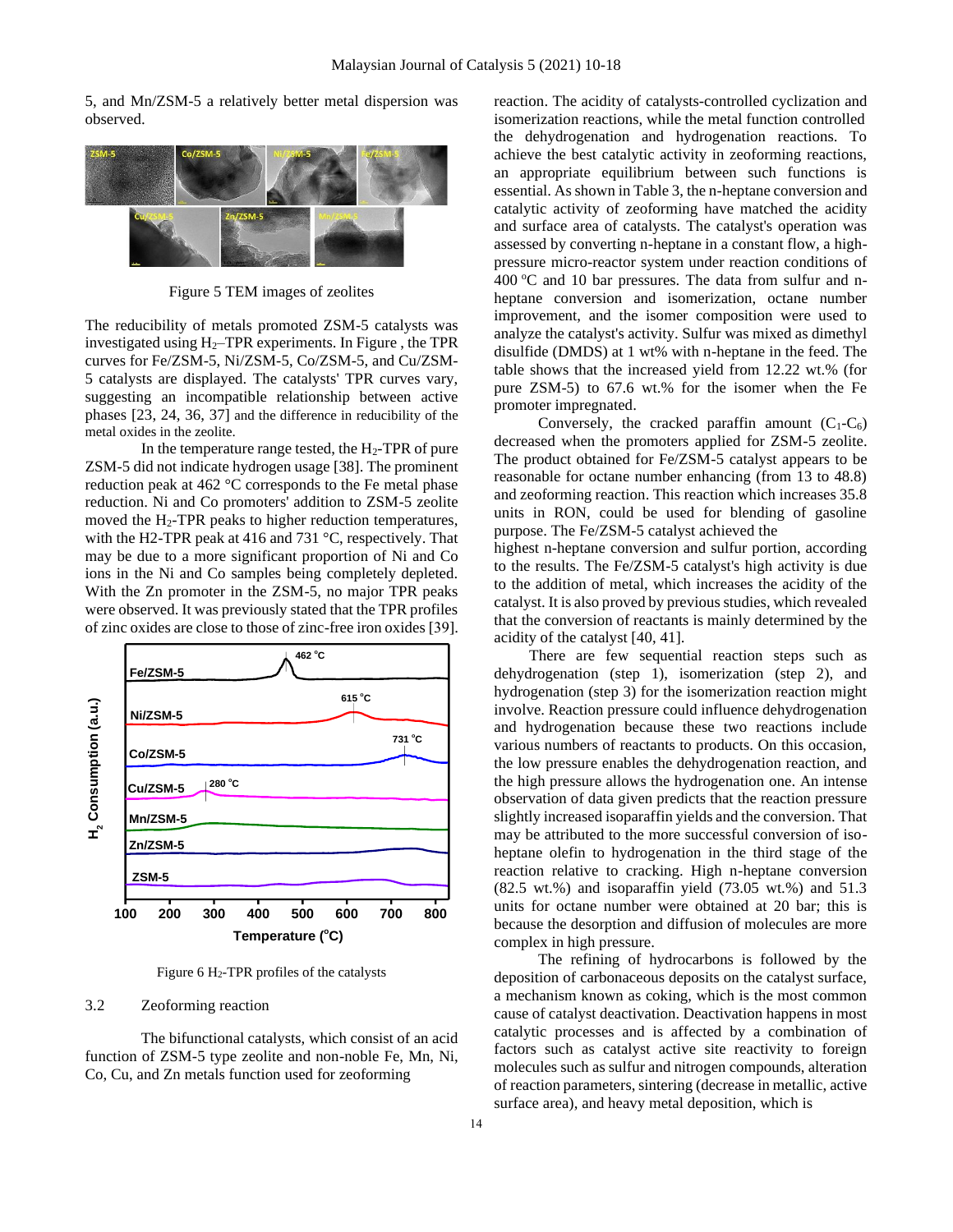calculated at the end. In the last part of the experiment, time on stream behavior during n-heptane conversion was examined for the Fe/ZSM-5 at 10 bar pressures for 24 h, and the results are shown in [Table .](#page-6-0) It can be seen that the feed conversion was decreased from 76.2% to 67.7% after 24 h of TOS. Catalyst selectivity, the yield of C6 crushed substance alkanes, and catalyst deactivation were both influenced by the solvent row's duration. In general, the Fe/ZSM-5 catalyst was selective for 1-hexene oligomerization due to the cracking reaction were blocked. The octane number also seems to be stable during 24 h of TOS (48.8-46.8).

During the zeoforming reaction, many reactions arise to transform n-heptane to paraffin, aromatic hydrocarbons, hydrogen sulfide, and sulfur-containing species to paraffin, aromatic hydrocarbons, and hydrogen sulfide. A simple reaction mechanism for the conversion of sulfur components in the zeoforming reaction is shown in Figure 7. The C–S bonds of mercaptans, sulfides,

thiophenes, or their products are split, releasing hydrogen sulfide and olefin particles, as we discovered in previous studies [20]. The intermediate olefins are then transformed to paraffin and aromatics, while hydrogen sulfide, a gaseous C1–C4 species, is isolated along with side products of the whole phase.



Figure 7 Proposed transform of sulfur-containing organisms in the zeoforming reaction

| <b>Catalysts</b>                                  | $ZSM-5$  | Co/ZSM-<br>5 | Ni/ZSM-<br>5 | Fe/ZSM-<br>5 | Cu/ZSM-<br>5 | $Zn/ZSM-$<br>5 | Mg/ZSM-<br>5 | Mn/ZSM-<br>5 |
|---------------------------------------------------|----------|--------------|--------------|--------------|--------------|----------------|--------------|--------------|
| Conversion (wt<br>$%$ )                           | 21.9     | 37.5         | 28.8         | 76.2         | 69.4         | 42.6           | 74.2         | 72.7         |
| Gas yield (wt%)                                   | 5.8      | 4.5          | 7.9          | 15.3         | 5.1          | 14.3           | 3.6          | 3.6          |
| Liquid yield<br>$(wt\%)$                          | 94.2     | 95.5         | 92.1         | 84.7         | 94.9         | 85.7           | 96.4         | 96.4         |
| <b>Total Paraffins</b>                            | 86.86    | 69.17        | 80.44        | 28.92        | 37.33        | 67.49          | 31.17        | 34.47        |
| (i)Cracked<br>Paraffins (C1-C6)                   | 3.3      | 4.9          | 7.9          | 9.3          | 6.1          | 5.38           | 8.6          | 7.6          |
| (ii) n-heptane                                    | 83.56    | 64.27        | 72.54        | 19.62        | 31.23        | 62.11          | 22.57        | 26.87        |
| <b>Total i-Paraffins</b>                          | 12.22    | 26.31        | 17.58        | 67.6         | 61           | 31.52          | 65.73        | 62           |
| (i)Lower i-<br>paraffins (iC4-<br>iC <sub>6</sub> | 3.8      | 5.31         | 5            | 9.6          | 9.4          | 7.9            | 9.6          | 7.7          |
| $(ii) C7 + i-$<br>paraffins                       | 8.42     | 21           | 12.58        | 58           | 51.6         | 23.62          | 56.13        | 54.3         |
| a) Mono-branched                                  | 7.4      | 18.2         | 11.3         | 43.4         | 41.1         | 19.6           | 43.1         | 42.4         |
| b) Di-branched                                    | 1.02     | 2.8          | 1.28         | 13.1         | 10.4         | $\overline{4}$ | 12.43        | 11.4         |
| c) Multi-branched                                 | $\Omega$ | $\Omega$     | $\Omega$     | 1.5          | 0.1          | 0.02           | 0.6          | 0.5          |
| Olefins                                           | $\Omega$ | 1.2          | 0.1          | 0.1          | 0.1          | $\Omega$       | $\Omega$     | 0.1          |
| Naphthenes                                        | $\Omega$ | 2.3          | $\mathbf{1}$ | 2.4          | 0.7          | $\theta$       | 2.2          | 2.5          |
| Aromatics                                         | $\Omega$ | 0.4          | 0.2          | 0.9          | 0.6          | 0.6            | 0.8          | 0.8          |
| Sulfur                                            | 0.92     | 0.62         | 0.68         | 0.08         | 0.27         | 0.39           | 0.1          | 0.13         |
| Total                                             | 100      | 100          | 100          | 100          | 100          | 100            | 100          | 100          |
| <b>RON</b>                                        | 13       | 25.5         | 16.4         | 48.8         | 45.5         | 35.2           | 47.5         | 47.5         |

Table 2 Effect of promoters of ZSM-5 zeolite on zeoforming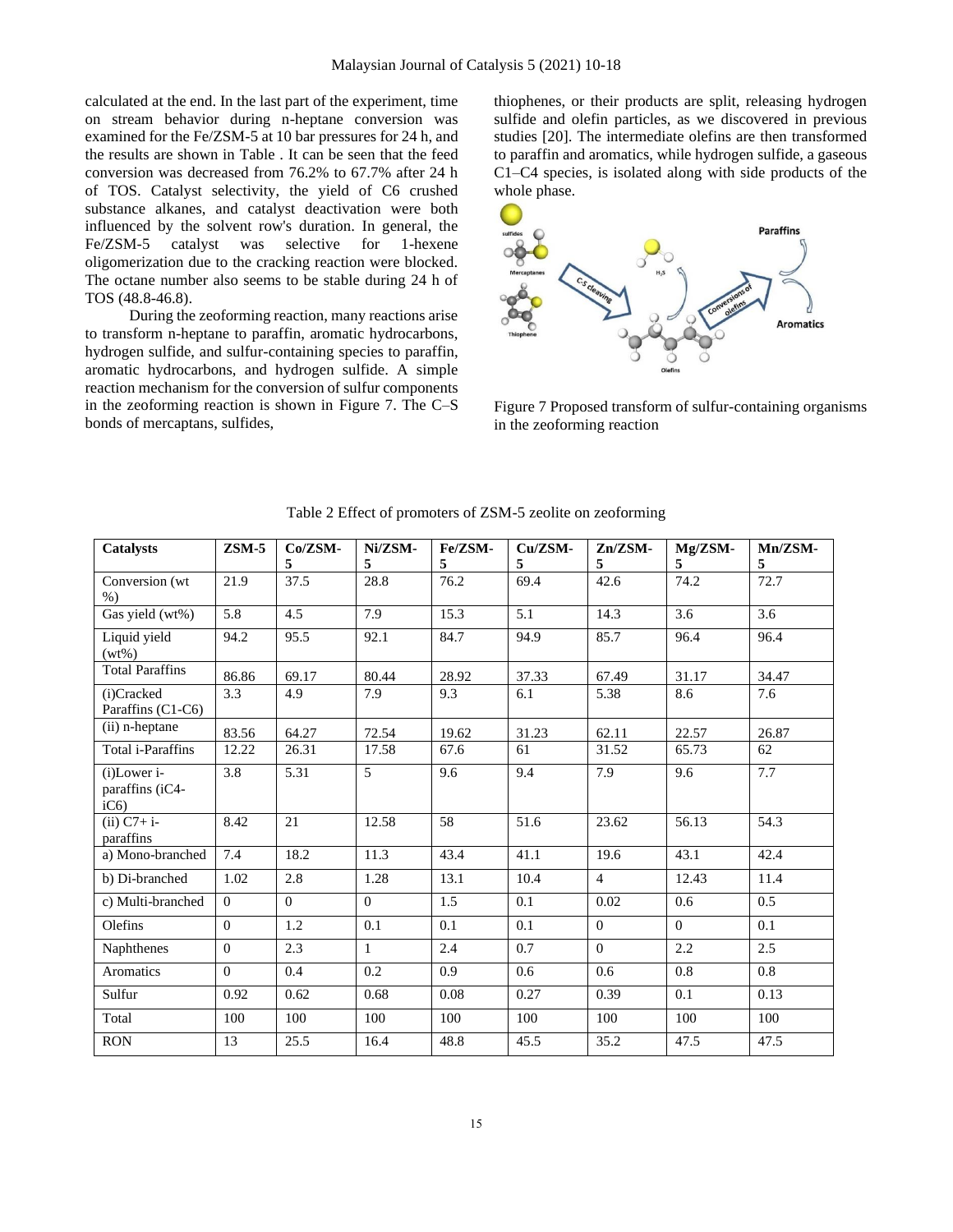| Pressure (bar)                 | 10    | 15    | 20            | 25             |
|--------------------------------|-------|-------|---------------|----------------|
| Conversion (wt %)              | 76.2  | 78.3  | 81.9          | 82.5           |
| Gas yield (wt%)                | 15.3  | 12.8  | 12.8          | 14.1           |
| Liquid yield (wt%)             | 84.7  | 87.2  | 87.2          | 85.9           |
| <b>Total Paraffins</b>         | 28.92 | 25.76 | 25.32         | 23.04          |
| (i)Cracked Paraffins (C1-C6)   | 9.3   | 4.1   | 4.1           | $\overline{4}$ |
| (ii) n-heptane                 | 19.62 | 21.66 | 21.22         | 19.04          |
| <b>Total i-Paraffins</b>       | 67.6  | 70.6  | 71.4          | 73.05          |
| (i)Lower i-paraffins (iC4-iC6) | 9.6   | 8.4   | 7.5           | 6.6            |
| $(ii)$ C7+ i-paraffins         | 58    | 62.2  | 63.9          | 66.45          |
| a) Mono-branched               | 43.4  | 46.8  | 46.8          | 47.2           |
| b) Di-branched                 | 13.1  | 13.9  | 15.4          | 17.5           |
| c) Multi-branched              | 1.5   | 1.5   | 1.7           | 1.75           |
| Olefins                        | 0.1   | 0.1   | $\Omega$      | 0.1            |
| Naphthenes                     | 2.4   | 2.5   | $2.2^{\circ}$ | 2.7            |
| Aromatics                      | 0.9   | 0.98  | 1.05          | 1.1            |
| Sulfur                         | 0.08  | 0.06  | 0.03          | 0.01           |
| Total                          | 100   | 100   | 100           | 100            |
| <b>RON</b>                     | 48.8  | 49.5  | 49.8          | 51.3           |

# Malaysian Journal of Catalysis 5 (2021) 10-18 Table 3 Effect of pressure on zeoforming reaction

Table 4 Time on stream for Fe/ZSM-5

<span id="page-6-0"></span>

| Time (h)                              | 1     | $\overline{4}$ | 8     | 12    | 16    | 20    | 24    |
|---------------------------------------|-------|----------------|-------|-------|-------|-------|-------|
| Conversion (wt %)                     | 76.2  | 74.8           | 69.3  | 68.7  | 67.8  | 67.9  | 67.7  |
| Gas yield (wt%)                       | 15.3  | 14.9           | 14.1  | 15.1  | 14.3  | 14.1  | 14.6  |
| Liquid yield (wt%)                    | 84.7  | 85.1           | 85.9  | 84.9  | 85.7  | 85.9  | 85.4  |
| <b>Total Paraffins</b>                | 28.92 | 29.1           | 29.2  | 29.7  | 29.8  | 29.8  | 29.8  |
| (i)Cracked Paraffins (C1-C6)          | 9.3   | 9.2            | 9.1   | 8.9   | 8.9   | 8.7   | 8.6   |
| (ii) n-heptane                        | 19.62 | 19.9           | 20.1  | 20.8  | 20.9  | 21.1  | 21.2  |
| Total i-Paraffins                     | 67.6  | 67.44          | 67.32 | 67.14 | 67.04 | 67.27 | 67.46 |
| $(i)$ Lower i-paraffins $(iC4 - iC6)$ | 9.6   | 9.74           | 10.32 | 9.74  | 9.34  | 11.97 | 12.96 |
| $(ii)$ C7+ i-paraffins                | 58    | 57.7           | 57    | 57.4  | 57.7  | 55.3  | 54.5  |
| a) Mono-branched                      | 43.4  | 43.1           | 42.9  | 43.5  | 44.1  | 42.1  | 41.8  |
| b) Di-branched                        | 13.1  | 13.1           | 12.9  | 12.8  | 12.7  | 12.5  | 12.1  |
| c) Multi-branched                     | 1.5   | 1.5            | 1.2   | 1.1   | 0.9   | 0.7   | 0.6   |
| Olefins                               | 0.1   | 0.1            | 0.2   | 0.1   | 0.3   | 0.1   | 0.1   |
| Naphthenes                            | 2.4   | 2.4            | 2.3   | 2.1   | 1.9   | 1.9   | 1.7   |
| <b>Aromatics</b>                      | 0.9   | 0.87           | 0.87  | 0.85  | 0.84  | 0.81  | 0.81  |
| Sulfur                                | 0.08  | 0.09           | 0.11  | 0.11  | 0.12  | 0.12  | 0.13  |
| Total                                 | 100   | 100            | 100   | 100   | 100   | 100   | 100   |
| <b>RON</b>                            | 48.8  | 47.5           | 47.2  | 47.1  | 46.9  | 46.8  | 46.8  |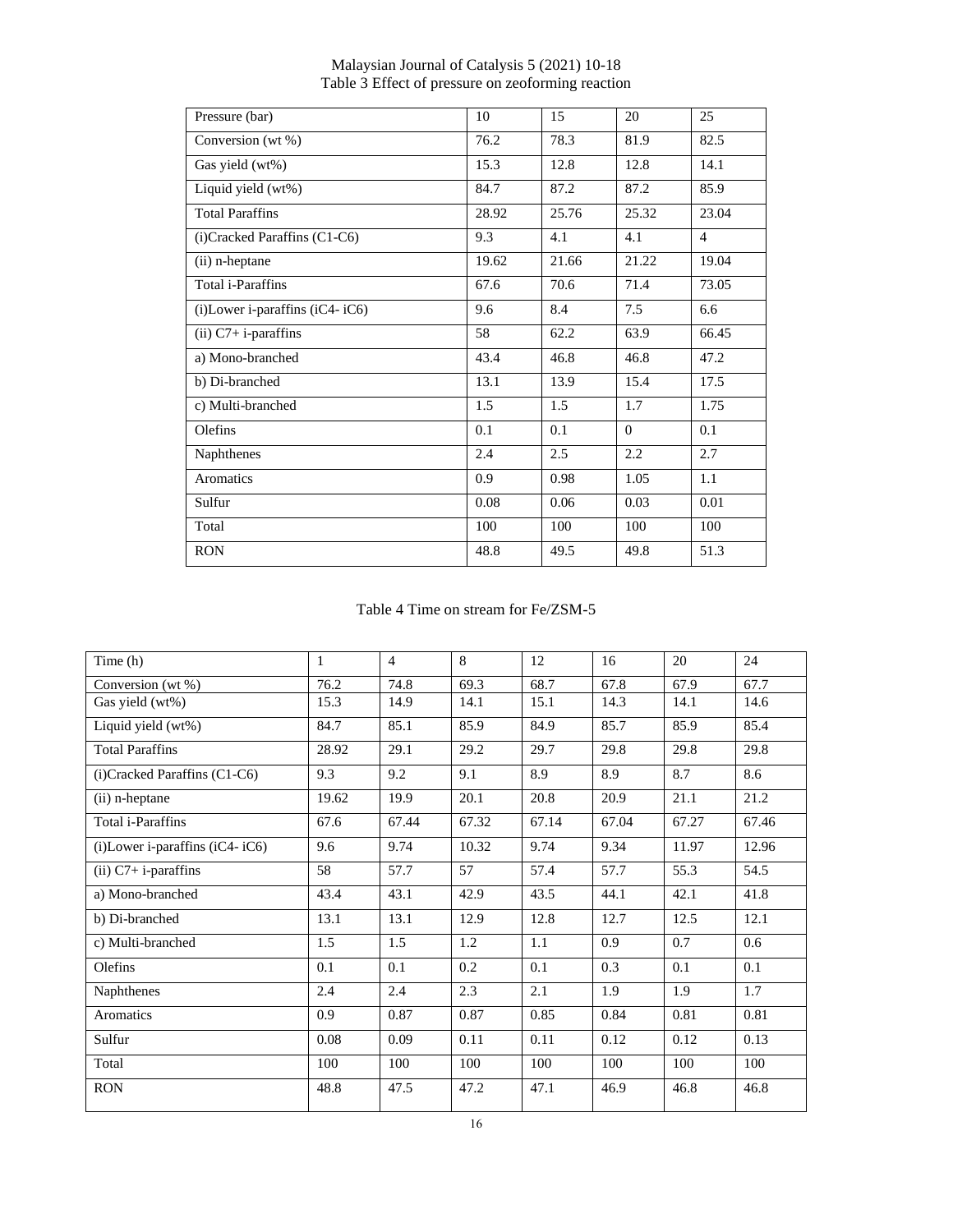

Figure 8 Proposed zeoforming reaction pathway

### **4. CONCLUSION**

One of the essential processes in the processing industry is catalytic naphtha reforming. This system is generally used to make high-octane gasoline and aromatic materials. However, there are drawbacks in this technology such as sulfur emission, employing high costs units such as hydrodesulfurization (HDS) process, and high costs of catalysts. In this work, the bibliometric analysis found that conversion, performance, hydrocarbons, zsm-5, and zeolite have the highest total link strength and top occurrences by using keywords such as "naphtha" and "zeolite" search in the WOS database. In contrast, there is a lack of research in the title search of keywords such as "zeoforming" and "hydrodesulfurization" from 1970 to 2021. It is anticipated that scientists would be motivated to use and adapt these seeking methods and techniques to their study due to understanding that specific knowledge is right at their fingertips. Thus we carried out the zeoforming process using n-heptane as a model compound of naphtha over pure ZSM-5 type zeolite and promoted ZSM-5 such as Fe/ZSM-5, Ni/ZSM-5, Co/ZSM-5, Cu/ZSM-5, Zn/ZSM-5, and Mn/ZSM-5 zeolitic catalysts and examined their catalytic activities for zeoforming reaction and to produce high octane of mixed feedstocks such as naphtha. XRD,  $H_2$ -TPR, BET, TEM, and FESEM analyses enable the characterization of catalysts to elucidate the performance's reasonable compared to unpromoted ZSM-5 by showing non-noble metal ability to promote metal dispersion, catalyst crystallinity and provide the catalyst with the suitable acidity to enhance the octane number. The present study exemplified that the acid sites considerations for Fe/ZSM-5 catalyst play a vital role in the effective isomerization and octane number boosting. The catalyst can be economically viable in industrial applications. The addition of non-noble metals to the ZSM-5 helps increases both n-heptane conversion and aromatic selectivity. It may be due to the Fe

promoter's existence raising the catalyst's dehydrogenation activity, resulting in higher availability of the olefin pool, which is the intermediate for aromatization. This indicates that Fe species are capable of dehydrating intermediates and turning them into aromatics.

### **ACKNOWLEDGEMENTS**

The principal author, Walid Nabgan, is thankful for Universiti Teknologi Malaysia's support in the form of the Post-Doctoral Fellowship Scheme "Simultaneous heavy metals ions and organic pollutants photoredox reactions over  $SiO<sub>2</sub>/ZrO<sub>2</sub>$  based catalysts under solar-light irradiation" (PDRU Grant number: 05E49). In addition, the authors acknowledge the financial support given for this work by Universiti Teknologi Malaysia (UTM) under the Collaborative Research Grant (CRG) number 07G61 and the University Laboratory Management Unit (UPMU).

#### **REFERENCES**

- [1] Sharifi K, Halladj R, Royaee SJ, Nasr MRJ. Powder Technology. 2018;338:638-44.
- [2] Klimov OV, Koryakina GI, Gerasimov EY, Dik PP, Leonova KA, Budukva SV, et al. Catalysis in Industry. 2015;7:38-46.
- [3] Hein J, Gutierrez OY, Schachtl E, Xu PH, Browning ND, Jentys A, et al. ChemCatChem. 2015;7:3692-704.
- [4] Huirache-Acuña R, Alonso-Núñez G, Paraguay-Delgado F, Lara-Romero J, Berhault G, Rivera-Muñoz EM. Catalysis Today. 2015;250:28-37.
- [5] Klimov OV, Nadeina KA, Dik PP, Koryakina GI, Pereyma VY, Kazakov MO, et al. Catalysis Today. 2016;271:56-63.
- [6] Liu YJ, Song SZ, Deng X, Huang W. Energy & Fuels. 2017;31:7372- 81.
- [7] Nikulshina MS, Mozhaev AV, Minaev PP, Fournier M, Lancelot C, Blanchard P, et al. Russian Journal of Applied Chemistry. 2017;90:1122-9.
- [8] Boldushevskii RE, Guseva AI, Vinogradova NY, Naranov ER, Maksimov AL, Nikul'shin PA. Russian Journal of Applied Chemistry. 2018;91:2046-51.
- [9] Dik PP, Pereima VY, Nadeina KA, Kazakov MO, Klimov OV, Gerasimov EY, et al. Catalysis in Industry. 2018;10:20-8.
- [10] Behnejad B, Abdouss M, Tavasoli A. Petroleum Science. 2019;16:645-56.
- [11] Valdes-Martinez OU, Santolalla-Vargas CE, Santes V, de los Reyes JA, Pawelec B, Fierro JLG. Catalysis Today. 2019;329:149-55.
- [12] Abubakar UC, Alhooshani KR, Adamu S, Al Thagfi J, Saleh TA. Journal of Cleaner Production. 2019;211:1567-75.
- [13] Villasana Y, Mendez FJ, Luis-Luis M, Brito JL. Fuel. 2019;235:577- 88.
- [14] Blanco-Brieva G, Campos-Martin J, Al-Zahrani S, Fierro J. Removal of refractory organic sulfur compounds in fossil fuels using MOF sorbents. Global Nest J. 2010;12:296-304.
- [15] Zhao N, Li S, Wang J, Zhang R, Gao R, Zhao J, et al. Journal of Solid State Chemistry. 2015;225:347-53.
- [16] Duan AJ, Li TS, Niu H, Yang X, Wang ZG, Zhao Z, et al. Catalysis Today. 2015;245:163-71.
- [17] Harrhy JH, Wang A, Jarvis JS, He P, Meng S, Yung M, et al. Communications Chemistry. 2019;2:37.
- [18] Yin C, Liu C. T, Petroleum Science and Technology. 2005;23:1153- 6
- [19] Yin C, Liu C. Applied Catalysis A: General. 2004;273:177-84.
- [20] Nabgan W, Rashidzadeh M, Nabgan B. Environmental Chemistry Letters. 2018;16: 507–22..